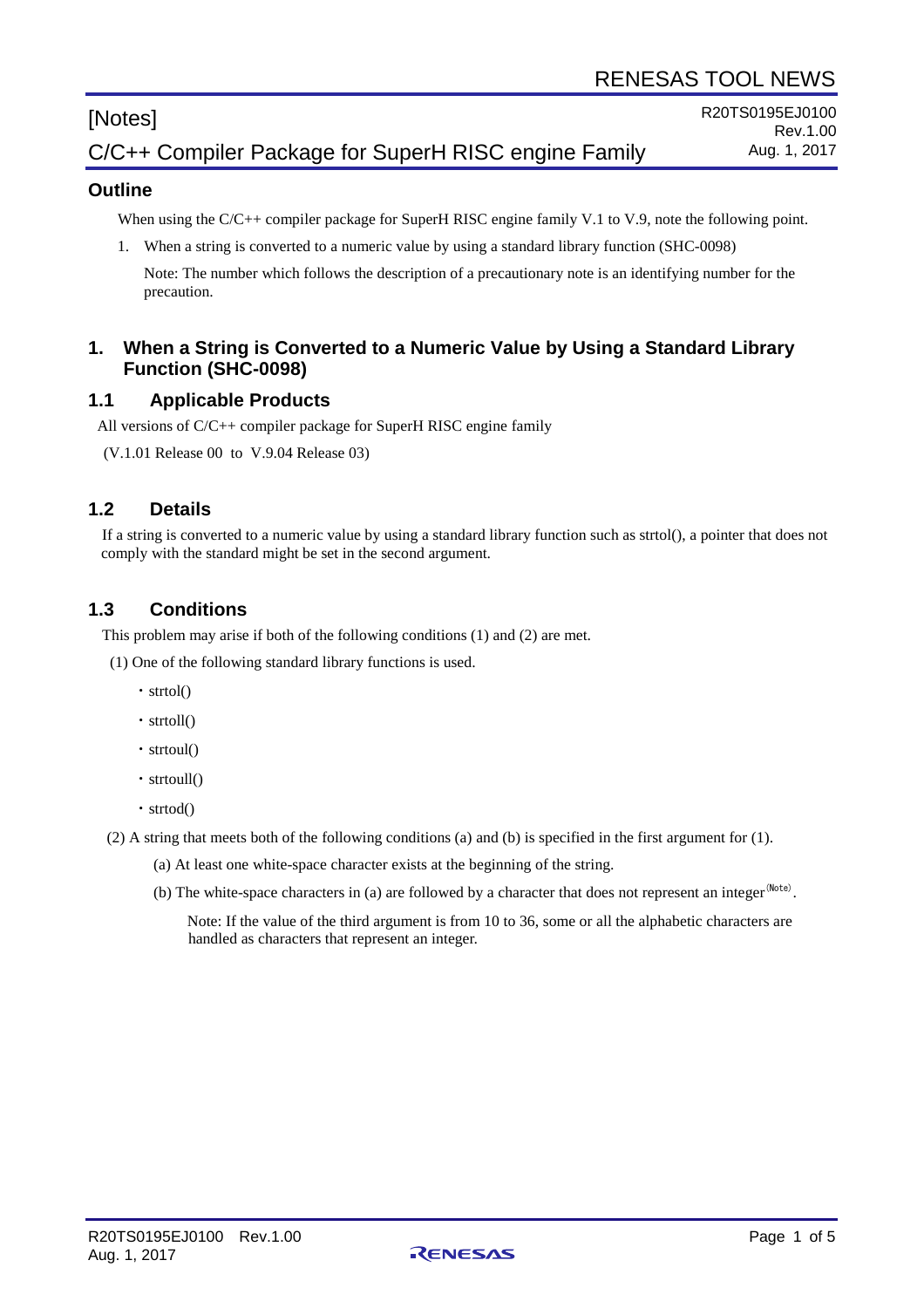#### **1.4 Example**

Red text indicates the parts corresponding to the above conditions.

**Example source** 

```
#include <stddef.h>
#include <stdio.h>
#include <stdlib.h>
long test;
const char* str = "\Box Hello World!"; /* (Conditions (2-1) (2-2) ) */
void main(void) {
   char* endptr = NULL;
   test=strtol(str, &endptr, 0); /* (Condition (1))*/
   printf(" str=¥"%s¥"¥n endptr=¥"%s¥"¥n", str, endptr);
}
```
#### **Correct output result**

According to the specifications, a pointer is set so that endptr is equal to str, and information is correctly output as follows.

str=" Hello World!" endptr=" Hello World!"

#### Actual output result

A pointer skipping the white-space characters is set, and information is incorrectly output as follows.

```
str=" Hello World!"
endptr="Hello World!"
```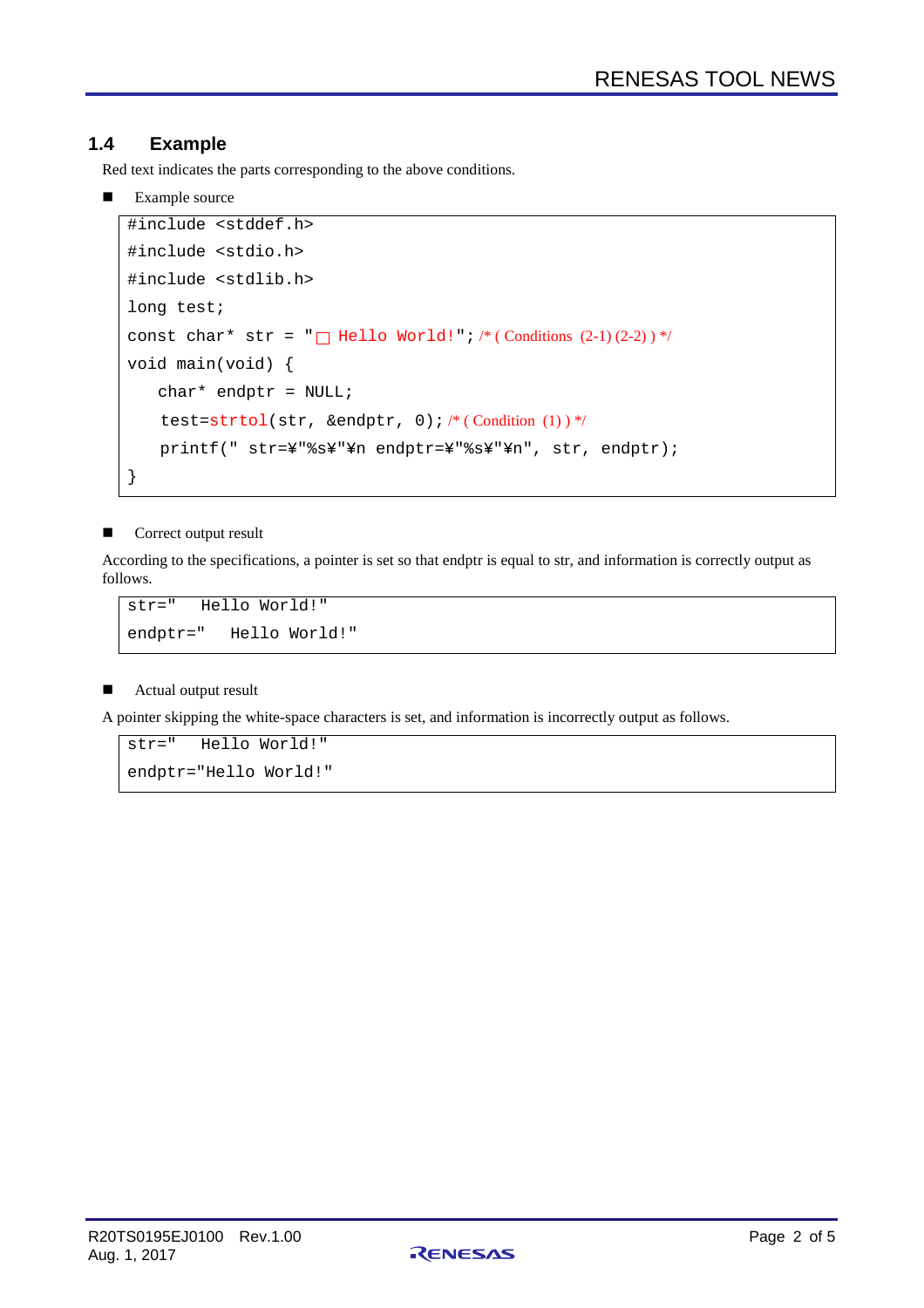Supplement: Standard of strtol()

The numeric part at the beginning of the string is converted to long type in the radix specified for base. If the string contains a character that cannot be converted, the pointer to that character is stored in endptr. If the space is followed by a numeric value, the data is skipped up to the end of the numeric value. However, if the space is followed by a non-numeric value, the data is stored in endptr without skipping the space.

For details about strtol(), refer to the URL below.

<https://www.renesas.com/search/keyword-search.html#genre=document&q=r20ut0704>

SuperH C/C++ Compiler [Package V.9.04 User's Manual](https://www.renesas.com/ja-jp/doc/products/tool/doc/001/r20ut0704jj0101_shc_optimz.pdf) 10.4.1 Standard C Libraries

How to Use the Function

```
long strtol(
    const char *nptr, /* String */
    char **endptr, 
     /* Pointer to the storage area containing a pointer to the first character that does not represent an integer */
    int base /* Radix */
);
```
Example source used

```
#include <stddef.h>
#include <stdio.h>
#include <stdlib.h>
long test;
const char* str = " 123 Hello 456 World!";
void main(void) {
   char* endptr = NULL;
    test=strtol(str, &endptr, 0);
   printf(" str=¥"%s¥"¥n endptr=¥"%s¥"¥n test=%ld¥n",str,endptr,test);
}
```
Output result

```
str=" 123 Hello 456 World!"
endptr=" Hello 456 World!" /* The address following the numeric value is stored in the pointer. */
test=123/* The value converted as the return value is returned in long type. */
```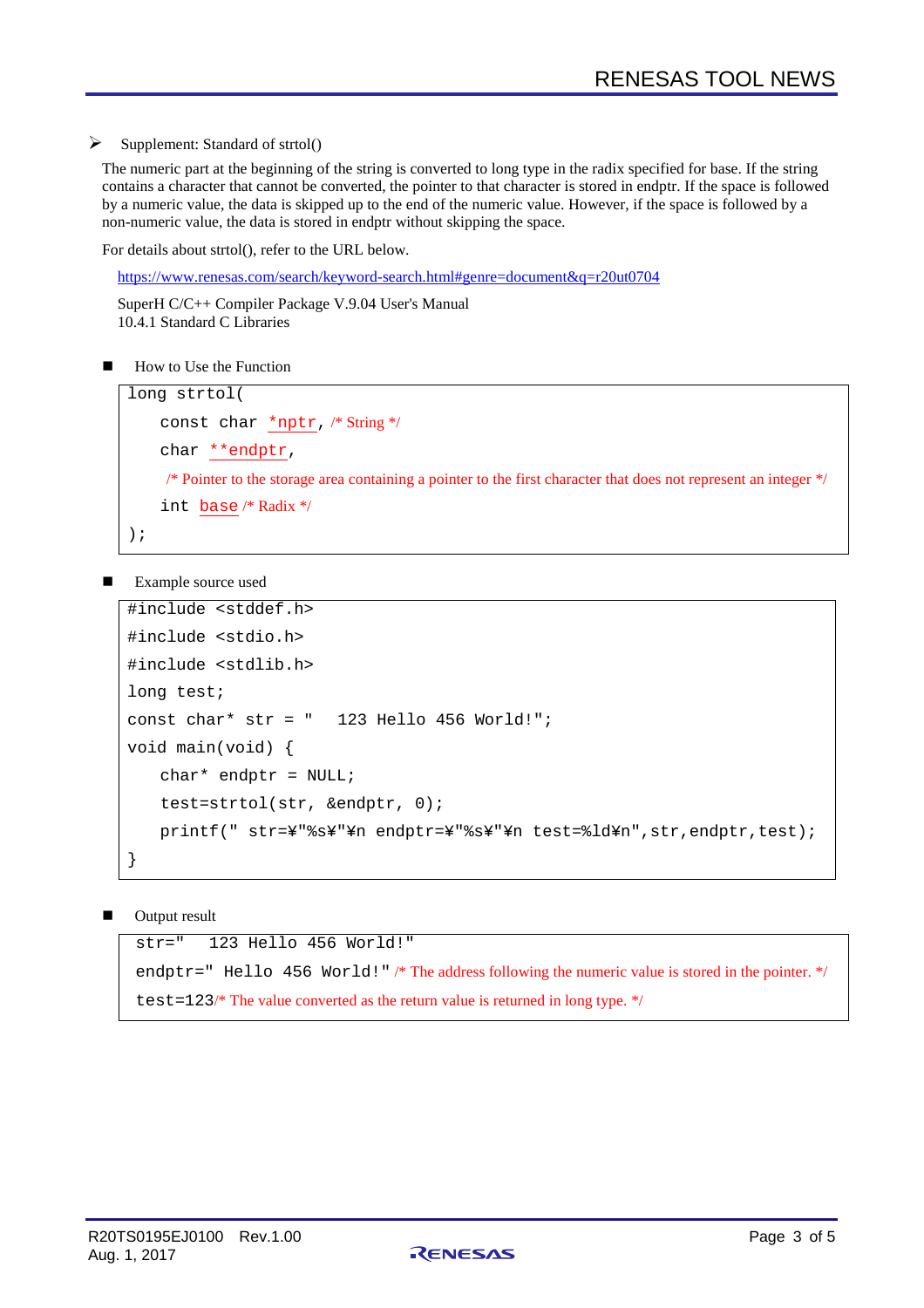### **1.5 Workaround**

To avoid this problem, use the following method.

Make sure that a white-space character is not contained at the beginning of the string that is passed to the first argument in Condition (1).

**Example:** 

```
const char* str = " \Box Hello World!"; /* Three spaces are contained. */
void main(void) {
    char* endptr = NULL;
    (void)strtol(&str[3], &endptr, 0); 
    /* By prohibiting spaces, Condition (2) is avoided.*/
         ...
```
## **1.6 Schedule for Fixing the Problem**

We do not plan to fix the problem.